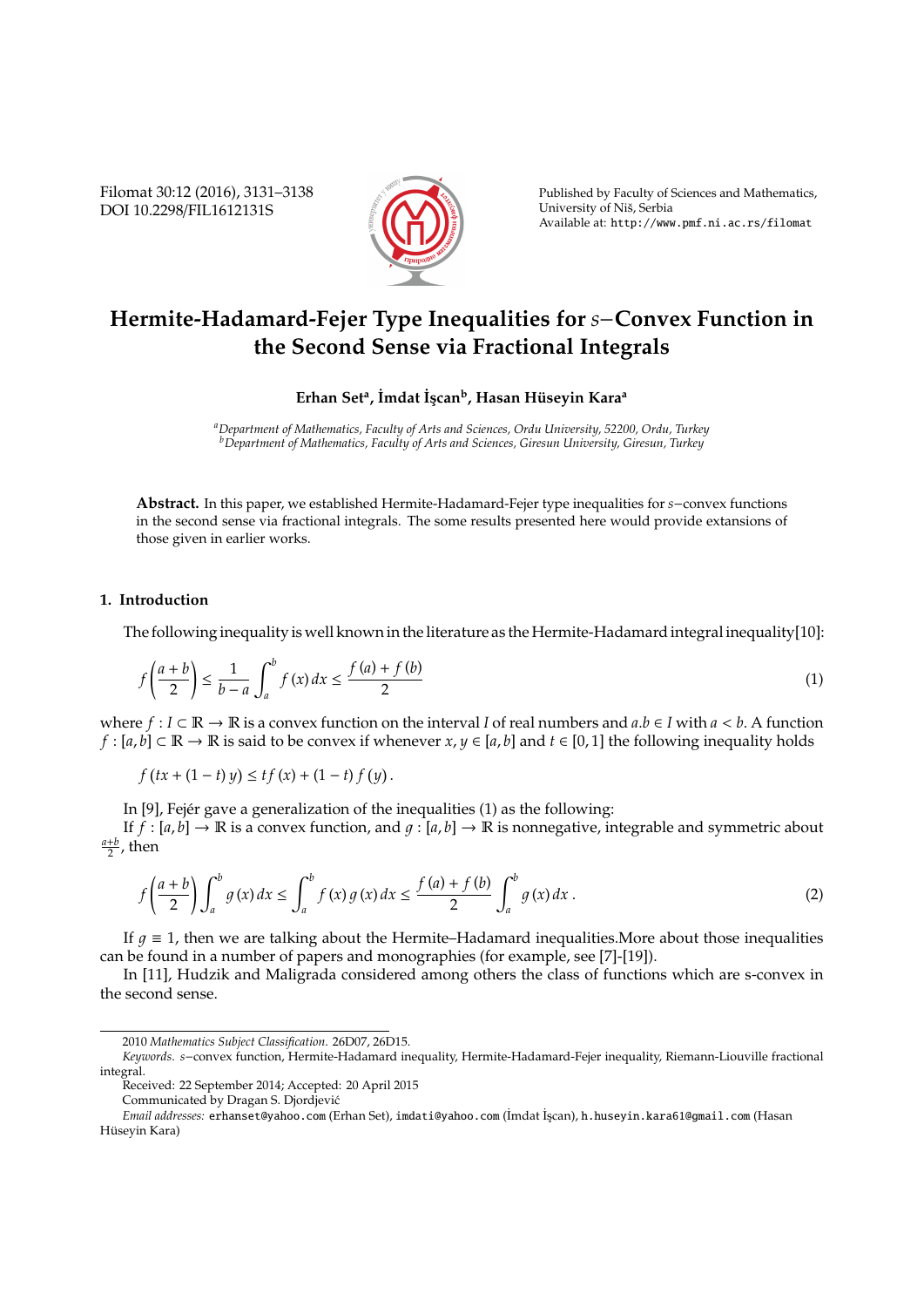**Definition 1.1.** *A function*  $f : [0, \infty) \to \mathbb{R}$  *is said to be s-convex in the second sense if* 

$$
f(\lambda x + (1 - \lambda) y) \leq \lambda^{s} f(x) + (1 - \lambda)^{s} f(y).
$$

*for all x*,  $y \in [0, \infty)$ ,  $\lambda \in [0, 1]$  *and for some fixed s*  $\in (0, 1]$ .

It can be easily seen that  $s = 1$ , s-convexity reduces to ordinary convexity of functions defined on  $[0, \infty)$ . In [7], Dragomir and Fitzpatrick proved Hadamard's inequality which holds for s-convex functions in the second sense.

**Theorem 1.2.** *Suppose that*  $f : [0, \infty) \to [0, \infty)$  *is an s-convex functions in the second sense, where*  $s \in (0, 1)$ *, and let a*,  $b \in [0, \infty)$ ,  $a < b$ . If  $f \in L[a, b]$ , then the following inequalities hold:

$$
2^{s-1} f\left(\frac{a+b}{2}\right) \le \frac{1}{b-a} \int_a^b f(x) \, dx \le \frac{f(a) + f(b)}{s+1}
$$

We give some necessary definitions and mathematical preliminaries of fractional calculus theory which are used throught this paper.

**Definition 1.3.** Let  $f \in L[a,b]$ . The Riemann − Liouville integrals  $J^{\alpha}_{a+}f$  and  $J^{\alpha}_{b-}f$  of order  $\alpha > 0$  with  $a \ge 0$  are *defined by integrals hold:*

$$
J_{a+}^{\alpha}f(x) = \frac{1}{\Gamma(\alpha)} \int_{a}^{x} (x-t)^{\alpha-1} f(t) dt, \quad x > a
$$

*and*

$$
J_{b-}^{\alpha}f(x) = \frac{1}{\Gamma(\alpha)} \int_{x}^{b} (t-x)^{\alpha-1} f(t) dt, \ \ x < b
$$

*respectively where*  $\Gamma(\alpha) = \int_0^\infty e^{-t} u^{\alpha-1} du$ . Here is  $J^0_{a+} f(x) = J^0_{b-} f(x) = f(x)$ 

In the case of  $\alpha = 1$ , the fractional integral reduces to the classical integral. The recent results and the properties concerning this operator can be found ([1]-[6])

In [15], Sarıkaya *et.al.* represented Hermite-Hadamard's inequalities in fractional integral forms as follows.

**Theorem 1.4.** Let  $f : [a, b] \to \mathbb{R}$  be positive function with  $0 \le a < b$  and  $f \in L[a, b]$ . If f is a convex function on [*a*, *b*] , *than the following inequalities for fractional integrals hold*

$$
f\left(\frac{a+b}{2}\right) \le \frac{\Gamma(\alpha+1)}{2(b-a)^{\alpha}} \left[ J_{a+}^{\alpha} f\left(b\right) + J_{b-}^{\alpha} f\left(a\right) \right] \le \frac{f\left(a\right) + f\left(b\right)}{2} \tag{3}
$$

*with*  $\alpha > 0$ .

In [12], İşcan gave the following Hermite-Hadamard-Fejer integral inequalities via fractional integrals:

**Theorem 1.5.** *Let*  $f : [a, b] \to \mathbb{R}$  *be convex function with*  $a < b$  *and*  $f \in L[a, b]$ . If  $g : [a, b] \to \mathbb{R}$  *is nonnegative*, *integrable and symmetric to* (*a* + *b*) /2, *then the following inequalities for fractional integrals hold*

$$
f\left(\frac{a+b}{2}\right)\left[\int_{a+}^{\alpha} g\left(b\right) + \int_{b-}^{\alpha} g\left(a\right)\right] \le \left[\int_{a+}^{\alpha} \left(fg\right)\left(b\right) + \int_{b-}^{\alpha} \left(fg\right)\left(a\right)\right] \le \frac{f\left(a\right) + f\left(b\right)}{2}\left[\int_{a+}^{\alpha} g\left(b\right) + \int_{b-}^{\alpha} g\left(a\right)\right]
$$

*with*  $\alpha > 0$ .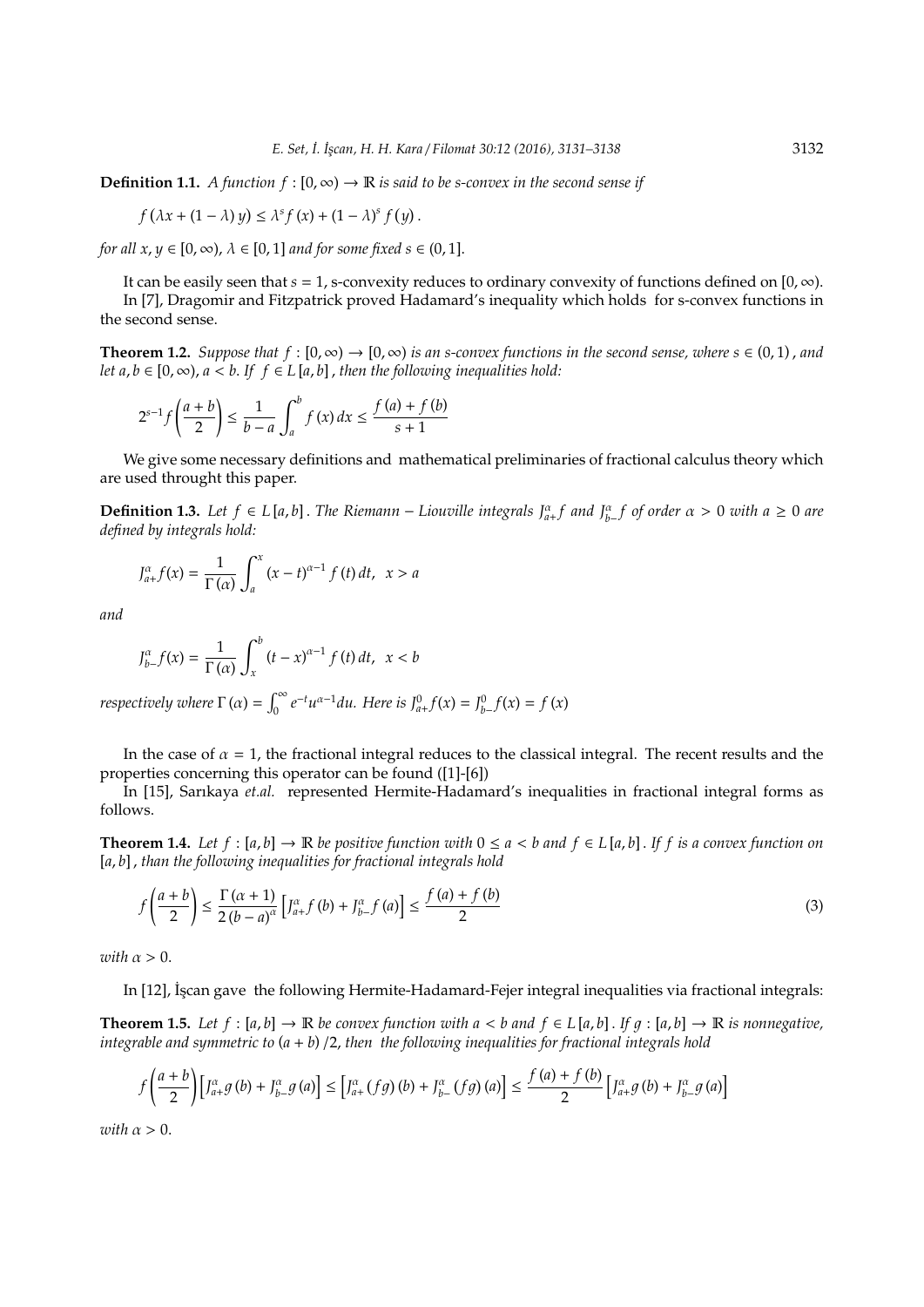Set *et al*. established some inequalities connected with the left-hand side of the inequality (2) used the following lemma.

**Lemma 1.6.** [19] Let  $f : [a, b] \to \mathbb{R}$  be a differentiable mapping on  $(a, b)$  with  $a < b$  and let  $g : [a, b] \to \mathbb{R}$ . If *f* 0 , 1 ∈ *L* [*a*, *b*]*, then the following identity for fractional integrals holds:*

$$
f\left(\frac{a+b}{2}\right)\left[J_{\left(\frac{a+b}{2}\right)-}^{\alpha}g\left(a\right)+J_{\left(\frac{a+b}{2}\right)+}^{\alpha}g\left(b\right)\right]-\left[J_{\left(\frac{a+b}{2}\right)-}^{\alpha}\left(fg\right)\left(a\right)+J_{\left(\frac{a+b}{2}\right)+}^{\alpha}\left(fg\right)\left(b\right)\right]=\frac{1}{\Gamma\left(\alpha\right)}\int_{a}^{b}k\left(t\right)f'\left(t\right)dt\tag{4}
$$

*where*

$$
k(t) = \begin{cases} \int_{a}^{t} (s-a)^{\alpha-1} g(s) ds, & t \in \left[a, \frac{a+b}{2}\right] \\ -\int_{t}^{b} (b-s)^{\alpha-1} g(s) ds, & t \in \left[\frac{a+b}{2}, b\right] \end{cases}.
$$

Set *et al. proved the following three theorems.*

**Theorem 1.7.** [19] Let  $f: I \to \mathbb{R}$  be a differentiable mapping on I° and  $f' \in L[a, b]$  with a < b and  $g: [a, b] \to \mathbb{R}$  is  $\mathit{continuous}.$  If  $|f'|$  is convex on [a, b] , then the following inequality for fractional integrals holds:

$$
\left| f\left(\frac{a+b}{2}\right) \left[ J^{\alpha}_{\left(\frac{a+b}{2}\right)-}g\left(a\right) + J^{\alpha}_{\left(\frac{a+b}{2}\right)+}g\left(b\right) \right] - \left[ J^{\alpha}_{\left(\frac{a+b}{2}\right)-}\left(fg\right)\left(a\right) + J^{\alpha}_{\left(\frac{a+b}{2}\right)+}\left(fg\right)\left(b\right) \right] \right|
$$
\n
$$
\leq \frac{\left(b-a\right)^{\alpha+1} \left| |g| \right|_{[a,b],\infty}}{2^{\alpha+1}\Gamma(\alpha+1)(\alpha+1)} \left[ \left| f'\left(a\right) \right| + \left| f'\left(b\right) \right| \right]
$$
\n(5)

*with*  $\alpha > 0$ .

**Theorem 1.8.** [19] Let  $f: I \to \mathbb{R}$  be a differentiable mapping on I° and  $f' \in L[a, b]$  with a < b and  $g: [a, b] \to \mathbb{R}$  is  $continuous.$  If  $|f'|$ *q is convex on* [*a*, *b*] , *q* > 1*, then the following inequality for fractional integrals holds:*

$$
\left| f\left(\frac{a+b}{2}\right) \left[ J^{\alpha}_{\left(\frac{a+b}{2}\right)-} g\left(a\right) + J^{\alpha}_{\left(\frac{a+b}{2}\right)+} g\left(b\right) \right] - \left[ J^{\alpha}_{\left(\frac{a+b}{2}\right)-} \left( fg\right) \left(a\right) + J^{\alpha}_{\left(\frac{a+b}{2}\right)+} \left( fg\right) \left(b\right) \right] \right|
$$
\n
$$
\leq \frac{(b-a)^{\alpha+1} ||g||_{[a,b],\infty}}{2^{\alpha+1+1/q} (\alpha+1) (\alpha+2)^{1/q} \Gamma(\alpha+1)} \times \left\{ \left[ (\alpha+3) \left| f'\left(a\right) \right|^{q} + (\alpha+1) \left| f'\left(b\right) \right|^{q} \right]^{1/q} + \left[ (\alpha+1) \left| f'\left(a\right) \right|^{q} + (\alpha+3) \left| f'\left(b\right) \right|^{q} \right]^{1/q} \right\} \tag{6}
$$

*with*  $\alpha > 0$ .

**Theorem 1.9.** [19] Let  $f: I \to \mathbb{R}$  be a differentiable mapping on I° and  $f' \in L[a, b]$  with a < b and  $g: [a, b] \to \mathbb{R}$  is  $continuous.$  If  $|f'|$ *q is convex on* [*a*, *b*] , *q* > 1*, then the following inequality for fractional integrals holds:*

$$
\left| f\left(\frac{a+b}{2}\right) \left[ J^{\alpha}_{\left(\frac{a+b}{2}\right)-} g\left(a\right) + J^{\alpha}_{\left(\frac{a+b}{2}\right)+} g\left(b\right) \right] - \left[ J^{\alpha}_{\left(\frac{a+b}{2}\right)-} \left( fg\right) \left(a\right) + J^{\alpha}_{\left(\frac{a+b}{2}\right)+} \left( fg\right) \left(b\right) \right] \right|
$$
\n
$$
\leq \frac{\left(b-a\right)^{\alpha+1} \left| |g| \right|_{\infty}}{2^{\alpha+1+2/q} \left(\alpha p + 1\right)^{1/q} \Gamma\left(\alpha + 1\right)} \left[ 3 \left| f'\left(a\right) \right|^{q} + \left| f'\left(b\right) \right|^{q1/q} + \left( \left| f'\left(a\right) \right|^{q} + 3 \left| f'\left(b\right) \right|^{q}\right)^{1/q} \right] \right|
$$
\n(7)

*where*  $1/p + 1/q = 1$ .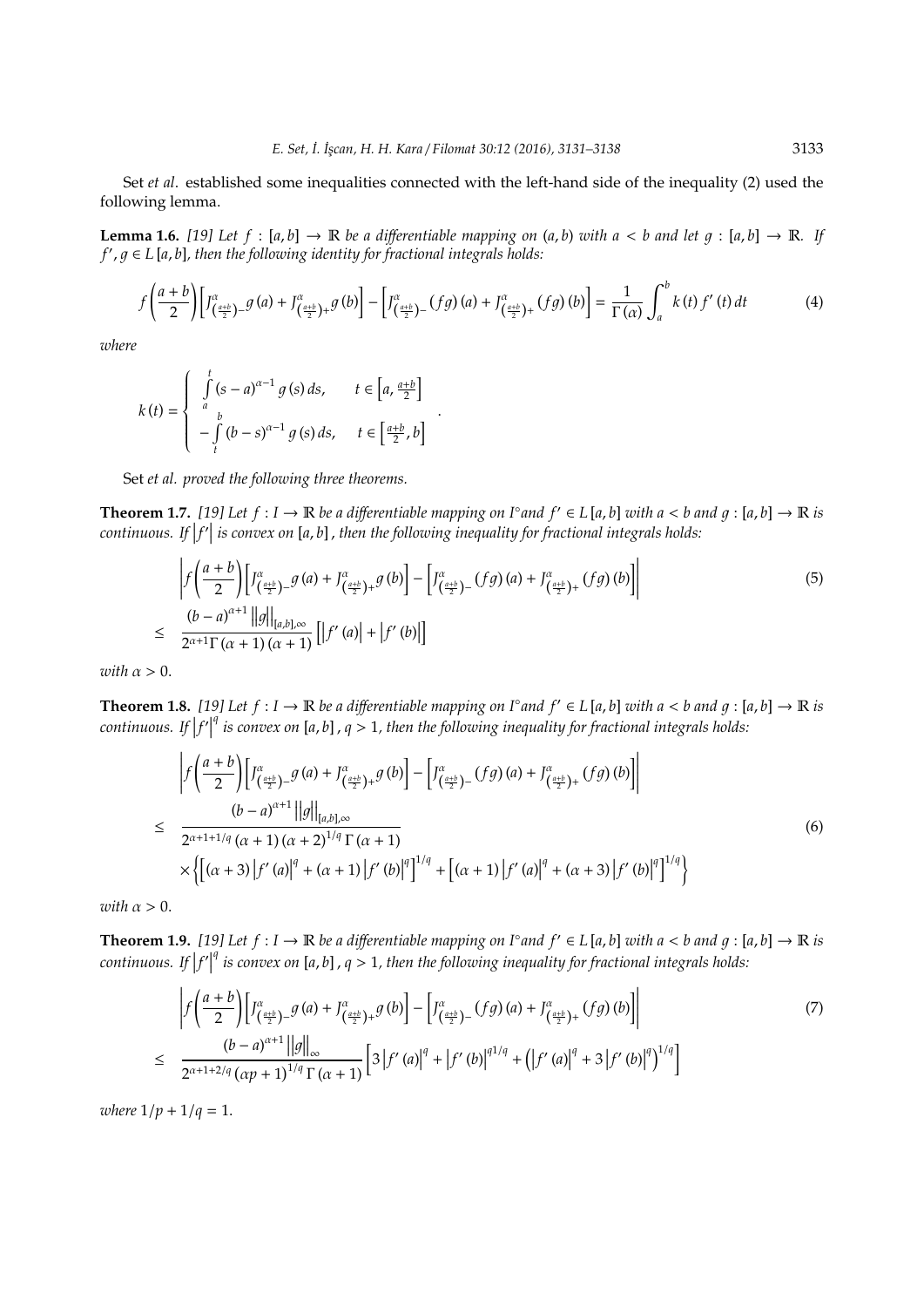We recall the following function:

The incomplete Beta function defined by

$$
B_x(\alpha,\beta)=\int_0^x t^{\alpha-1}(1-t)^{\beta-1}\,dt.
$$

In this paper, motivated by the recent results given in [11],[19], we establish Hermite-Hadamard-Fejer type inequalities for s-convex functions in the second sense via fractional integral. An interesting feature of our results is that they provide new estimates on these types of inequalities for fractional integrals.

## **2. Main Results**

Now, by using the Lemma 1.6 we prove our main theorems.

**Theorem 2.1.** Let  $f: I \subseteq [0, \infty) \to \mathbb{R}$  be a differentiable mapping on  $I^o$  and  $f' \in L[a, b]$  with a < b and  $g: [a, b] \to \mathbb{R}$ *is continious. If*  $|f'|\$  *is s*−convex on [a, b] for some fixed s ∈ (0, 1], then the following inequality for fractional integrals<br>koldo: *holds:*

$$
\left| f\left(\frac{a+b}{2}\right) \left[ J^{\alpha}_{\left(\frac{a+b}{2}\right)-} g\left(a\right) + J^{\alpha}_{\left(\frac{a+b}{2}\right)+} g\left(b\right) \right] - \left[ J^{\alpha}_{\left(\frac{a+b}{2}\right)-} (fg)\left(a\right) + J^{\alpha}_{\left(\frac{a+b}{2}\right)+} (fg)\left(b\right) \right] \right|
$$
\n
$$
\leq \frac{\left(b-a\right)^{\alpha+1} \left| |g| \right|_{[a,b],\infty}}{\Gamma\left(\alpha+1\right)} \left\{ B_{1/2} \left(\alpha+1,s+1\right) + \frac{1}{2^{\alpha+s+1} \left(\alpha+s+1\right)} \right\} \left[ \left| f'\left(a\right) \right| + \left| f'\left(b\right) \right| \right]. \tag{8}
$$

*Proof.* Since  $|f'|$  is *s* − *convex* on [*a*, *b*] for some fixed *s* ∈ (0, 1], we know that for *t* ∈ [*a*, *b*]

$$
\left|f'(t)\right| = \left|f'\left(\frac{b-t}{b-a}a + \frac{t-a}{b-a}b\right)\right| \le \left(\frac{b-t}{b-a}\right)^s \left|f'(a)\right| + \left(\frac{t-a}{b-a}\right)^s \left|f'(b)\right|
$$

From Lemma 1.6 we have

$$
\int f\left(\frac{a+b}{2}\right) \left[ J^{a}_{\left(\frac{a+b}{2}\right)-} g\left(a\right) + J^{a}_{\left(\frac{a+b}{2}\right)+} g\left(b\right) \right] - \left[ J^{a}_{\left(\frac{a+b}{2}\right)-} \left(fg\right)\left(a\right) + J^{a}_{\left(\frac{a+b}{2}\right)+} \left(fg\right)\left(b\right) \right] \right|
$$
\n
$$
\leq \frac{1}{\Gamma(\alpha)} \left\{ \int_{a}^{\frac{a+b}{2}} \left| \int_{a}^{t} (s-a)^{\alpha-1} g\left(s\right) ds \right| |f'\left(t\right) | dt + \int_{\frac{a+b}{2}}^{b} \left| \int_{t}^{b} \left(b-s\right)^{\alpha-1} g\left(s\right) ds \right| |f'\left(t\right) | dt \right\}
$$
\n
$$
\leq \frac{\left\|g\right\|_{\left[a,\frac{a+b}{2}\right],\infty}}{(b-a)^{S} \Gamma(\alpha)} \int_{a}^{\frac{a+b}{2}} \left( \int_{a}^{t} (s-a)^{\alpha-1} ds \right) \left((b-t)^{S} |f'\left(a\right)| + (t-a)^{S} |f'\left(b\right)|\right) dt
$$
\n
$$
+ \frac{\left\|g\right\|_{\left[a,\frac{a+b}{2}\right],\infty}}{(b-a)^{S} \Gamma(\alpha)} \int_{\frac{a+b}{2}}^{b} \left( \int_{t}^{b} (b-s)^{\alpha-1} ds \right) \left((b-t)^{S} |f'\left(a\right)| + (t-a)^{S} |f'\left(b\right)|\right) dt
$$
\n
$$
= \frac{\left\|g\right\|_{\left[a,\frac{a+b}{2}\right],\infty}}{(b-a)^{S} \Gamma(\alpha+1)} \int_{a}^{a+\frac{b}{2}} (t-a)^{\alpha} \left[(b-t)^{S} |f'\left(a\right)| + (t-a)^{S} |f'\left(b\right)|\right) dt
$$
\n
$$
+ \frac{\left\|g\right\|_{\left[\frac{a+b}{2},b\right],\infty}}{(b-a)^{S} \Gamma(\alpha+1)} \int_{\frac{a+b}{2}}^{b} (b-t)^{\alpha} \left[(b-t)^{S} |f'\left(a\right)| + (t-a)^{S} |f'\left(b\right)|\right
$$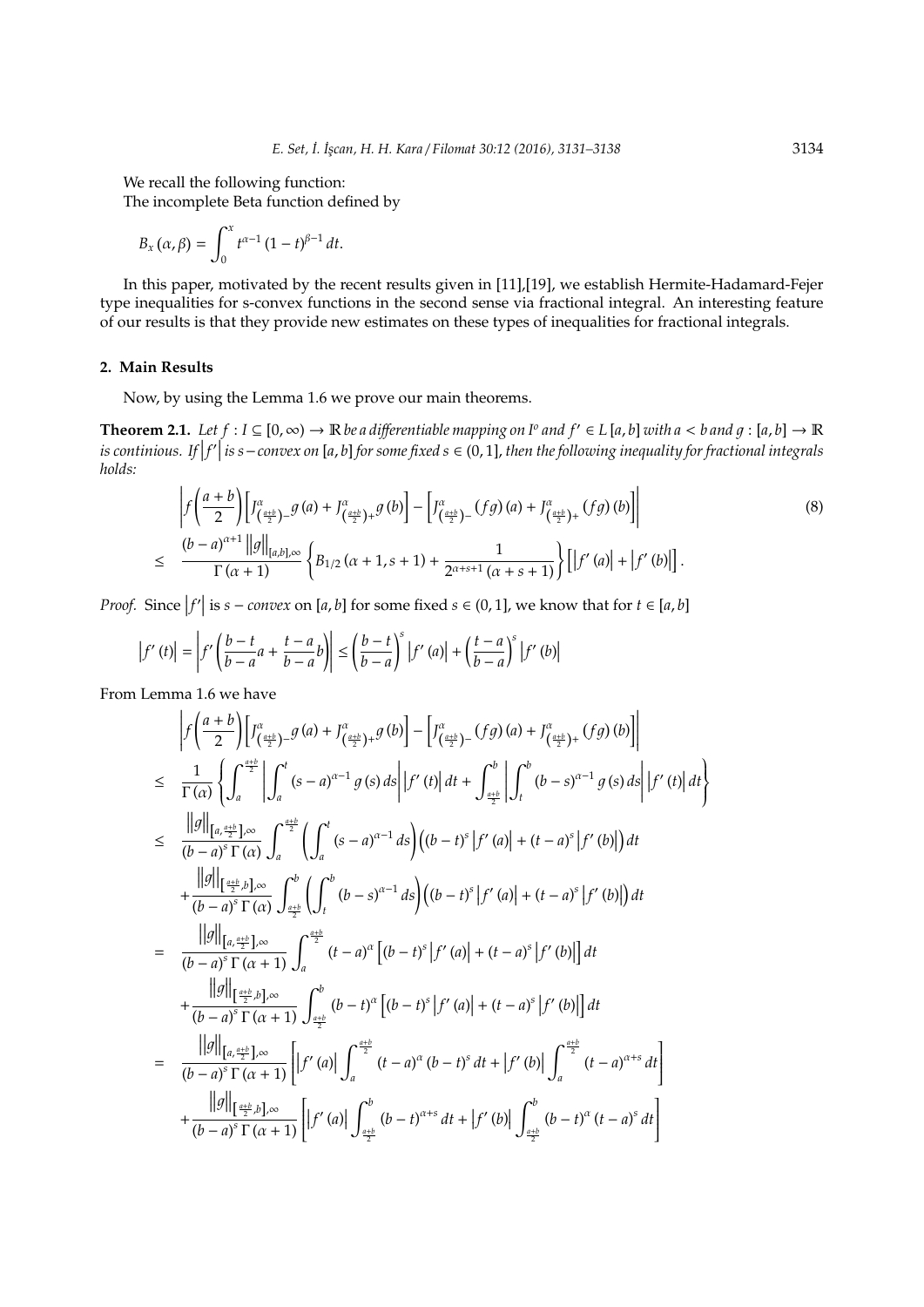*E. Set, ˙I. ˙Is¸can, H. H. Kara* / *Filomat 30:12 (2016), 3131–3138* 3135

$$
= \frac{||g||_{[a,\frac{a+b}{2}],\infty}}{(b-a)^{s} \Gamma(\alpha+1)} \Big[ |f'(a)| (b-a)^{\alpha+s+1} B_{1/2} (\alpha+1,s+1) + |f'(b)| \frac{(b-a)^{\alpha+s+1}}{2^{\alpha+s+1} (\alpha+s+1)} \Big] + \frac{||g||_{[\frac{a+b}{2},b],\infty}}{(b-a)^{s} \Gamma(\alpha+1)} \Big[ |f'(a)| \frac{(b-a)^{\alpha+s+1}}{2^{\alpha+s+1} (\alpha+s+1)} + |f'(b)| (b-a)^{\alpha+s+1} B_{1/2} (\alpha+1,s+1) \Big] = \frac{(b-a)^{\alpha+s+1}}{(b-a)^{s} \Gamma(\alpha+1)} \Big\{ ||g||_{[a,\frac{a+b}{2}],\infty} \Big( |f'(a)| B_{1/2} (\alpha+1,s+1) + |f'(b)| \frac{1}{2^{\alpha+s+1} (\alpha+s+1)} \Big) + ||g||_{[\frac{a+b}{2},b],\infty} \Big( |f'(a)| \frac{1}{2^{\alpha+s+1} (\alpha+s+1)} + |f'(b)| B_{1/2} (\alpha+1,s+1) \Big) \Big\} \leq \frac{(b-a)^{\alpha+1} ||g||_{[a,b],\infty}}{\Gamma(\alpha+1)} \Big\{ B_{1/2} (\alpha+1,s+1) \Big[ |f'(a)| + |f'(b)| \Big] + \frac{[|f'(a)| + |f'(b)|]}{2^{\alpha+s+1} (\alpha+s+1)} \Big\} = \frac{(b-a)^{\alpha+1} ||g||_{[a,b],\infty}}{\Gamma(\alpha+1)} \Big\{ B_{1/2} (\alpha+1,s+1) + \frac{1}{2^{\alpha+s+1} (\alpha+s+1)} \Big\} \Big[ |f'(a)| + |f'(b)| \Big]
$$

where

$$
\int_{a}^{\frac{a+b}{2}} (t-a)^{\alpha+s} dt = \int_{\frac{a+b}{2}}^{b} (b-t)^{\alpha+s} dt = \frac{(b-a)^{\alpha+s+1}}{2^{\alpha+s+1} (\alpha+s+1)}
$$

and

$$
\int_{a}^{\frac{a+b}{2}} (t-a)^{\alpha} (b-t)^{s} dt = \int_{\frac{a+b}{2}}^{b} (b-t)^{\alpha} (t-a)^{s} dt = (b-a)^{\alpha+s+1} B_{1/2} (\alpha+1, s+1).
$$

**Remark 2.2.** *In Theorem 7, if we choose s* = 1 *, then* (8) *reduces inequality (*5*) of Theorem 4.*

**Theorem 2.3.** Let  $f$  :  $I \subseteq [0, \infty)$  → R *be a differentiable mapping on*  $I^o$  *and*  $f' \in L[a, b]$  *with a* < *b and let*  $g:[a,b]\to\mathbb{R}$  is continious. If  $|f'|$ *q is s*−*convex on* [*a*, *b*] *for some fixed s* ∈ (0, 1], *q* > 1*, then the following inequality for fractional integrals holds:*

$$
\left| f \left( \frac{a+b}{2} \right) \left[ J^{\alpha}_{\left( \frac{a+b}{2} \right) -} g \left( a \right) + J^{\alpha}_{\left( \frac{a+b}{2} \right) +} g \left( b \right) \right] - \left[ J^{\alpha}_{\left( \frac{a+b}{2} \right) -} (fg) \left( a \right) + J^{\alpha}_{\left( \frac{a+b}{2} \right) +} (fg) \left( b \right) \right] \right|
$$
\n
$$
\leq \quad \frac{(b-a)^{\alpha+1} \left| |g| \right|_{[a,b],\infty}}{2^{\alpha+1+\frac{1}{q}} (\alpha+1) (\alpha+2)^{1/q} (\alpha+s+q)^{1/q} \Gamma (\alpha+1)}
$$
\n
$$
\times \left\{ \left( (\alpha+s+1) (\alpha+3) \left| f' \left( a \right) \right|^q + 2^{1-s} (\alpha+1) (\alpha+2) \left| f' \left( b \right) \right|^q \right)^{1/q} + \left( 2^{1-s} (\alpha+1) (\alpha+2) \left| f' \left( a \right) \right|^q + (\alpha+s+1) (\alpha+3) \left| f' \left( b \right) \right|^q \right)^{1/q} \right\}.
$$
\n(9)

*Proof.* Since  $|f'|$  is *s* − *convex* on [*a*, *b*] for some fixed *s* ∈ (0, 1], we know that for *t* ∈ [*a*, *b*]

$$
\left|f'(t)\right|^q = \left|f'\left(\frac{b-t}{b-a}a + \frac{t-a}{b-a}b\right)\right|^q \le \left(\frac{b-t}{b-a}\right)^s \left|f'(a)\right|^q + \left(\frac{t-a}{b-a}\right)^s \left|f'(b)\right|^q
$$

 $\Box$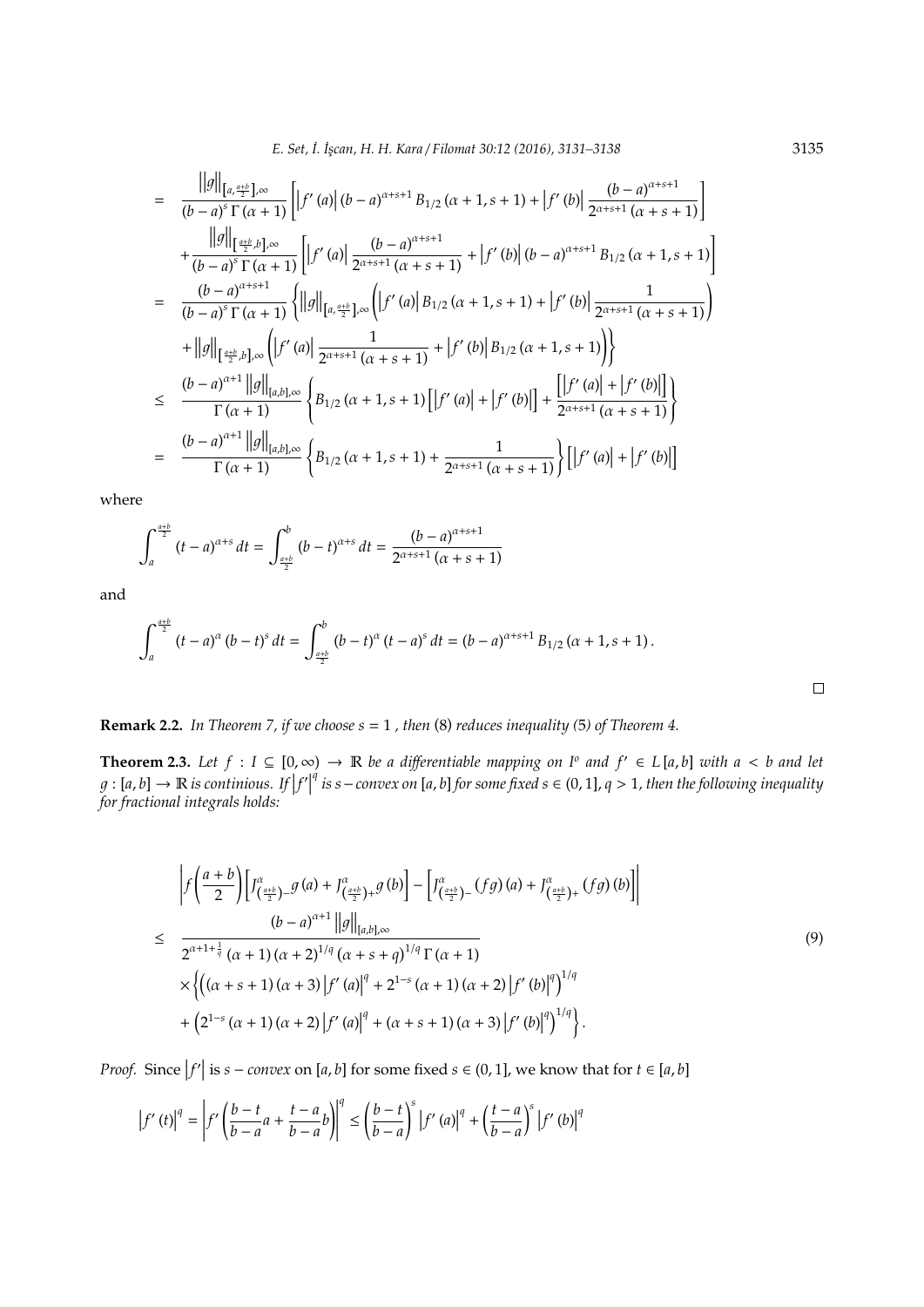Using Lemma 1.6, power mean inequality and convexity of  $|f'|$ <sup>q</sup>, it follows that

$$
\int f\left(\frac{a+b}{2}\right) \left[f_{\left(\frac{a+1}{2}\right)-}^{a} g\left(a\right) + f_{\left(\frac{a+1}{2}\right)-}^{a} g\left(b\right) \right] - \left[f_{\left(\frac{a+1}{2}\right)-}^{a} (f g)\left(a\right) + f_{\left(\frac{a+1}{2}\right)+}^{a} (f g)\left(b\right) \right] \right] \n
$$
\leq \frac{1}{\Gamma(\alpha)} \left(\int_{a}^{e_{\frac{1}{2}}^{b}} \left| \int_{a}^{t} (s-a)^{\alpha-1} g\left(s\right) ds \right| dt \right)^{1-1/q} \left(\int_{a}^{e_{\frac{1}{2}}^{b}} \left| \int_{a}^{t} (s-a)^{\alpha-1} g\left(s\right) ds \right| t f'(t) |^{q} dt \right)^{1/q} \n+ \frac{1}{\Gamma(\alpha)} \left(\int_{e_{\frac{1}{2}}^{b}}^{b} \left| \int_{a}^{t} (b-s)^{\alpha-1} g\left(s\right) ds \right| dt \right)^{1-1/q} \left(\int_{e_{\frac{1}{2}}^{b}}^{e} \left| \int_{a}^{t} (b-s)^{\alpha-1} g\left(s\right) ds \right| t f'(t) |^{q} dt \right)^{1/q} \n= \frac{\left\|g\right\|_{\left[\frac{a}{2}^{b} b\right]-\infty}}{\Gamma(\alpha)} \left(\int_{a}^{e_{\frac{1}{2}}^{b}} \left| \int_{a}^{t} (s-a)^{\alpha-1} ds \right| dt \right)^{1-1/q} \left(\int_{a}^{e_{\frac{1}{2}}^{b}} \left| \int_{a}^{t} (s-a)^{\alpha-1} ds \right| t f'(t) |^{q} dt \right)^{1/q} \n+ \frac{\left\|g\right\|_{\left[\frac{a+1}{2} b\right]-\infty}}{\Gamma(\alpha)} \left(\int_{\frac{a+1}{2}^{b}}^{b} \left| \int_{t}^{b} (b-s)^{\alpha-1} ds \right| dt \right)^{1-1/q} \left(\int_{a}^{e_{\frac{1}{2}}^{b}} \left| \int_{t}^{b} (b-s)^{\alpha-1} ds \right| t f'(t) |^{q} dt \right)^{1/q} \n\leq \frac{1}{\
$$
$$

$$
\leq \frac{(b-a)^{\alpha+1}||g||_{[a,b],\infty}}{2^{\alpha+1+\frac{1}{q}}(\alpha+1)(\alpha+2)^{1/q}(\alpha+s+q)^{1/q}\Gamma(\alpha+1)}\left\{\left((\alpha+s+1)(\alpha+3)\left|f'(a)\right|^q+2^{1-s}(\alpha+1)(\alpha+2)\left|f'(b)\right|^q\right)^{1/q} + (2^{1-s}(\alpha+1)(\alpha+2)\left|f'(a)\right|^q+(\alpha+s+1)(\alpha+3)\left|f'(b)\right|^q\right\}.
$$

**Remark 2.4.** *In Theorem 8, if we choose s* = 1 *, then* (10) *reduces inequality* (6) *of Theorem 5.*

**Theorem 2.5.** Let  $f$  :  $I \subseteq [0, \infty)$  → R *be a differentiable mapping on*  $I^o$  *and*  $f' \in L[a, b]$  *with a* < *b and let*  $g : [a, b] \rightarrow \mathbb{R}$  is continious. If  $|f'|$ *q is s*−*convex on* [*a*, *b*] *for some fixed s* ∈ (0, 1], *q* > 1*, then the following inequality*

 $\Box$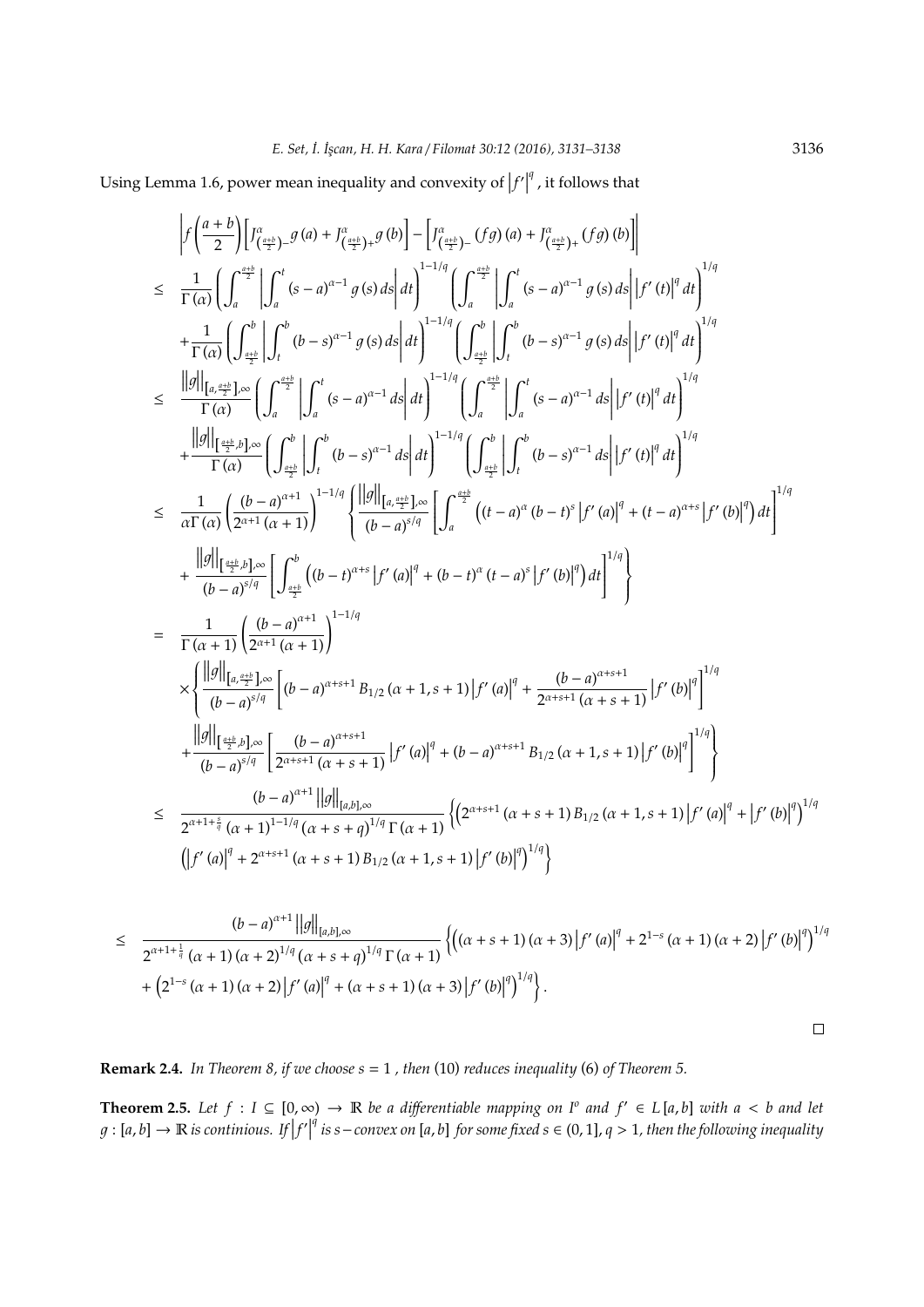*for fractional integrals holds:*

$$
\left| f\left(\frac{a+b}{2}\right) \left[ J^{\alpha}_{\left(\frac{a+b}{2}\right)-} g\left(a\right) + J^{\alpha}_{\left(\frac{a+b}{2}\right)+} g\left(b\right) \right] - \left[ J^{\alpha}_{\left(\frac{a+b}{2}\right)-} \left( fg\right) \left(a\right) + J^{\alpha}_{\left(\frac{a+b}{2}\right)+} \left( fg\right) \left(b\right) \right] \right|
$$
\n
$$
\leq \frac{(b-a)^{\alpha+1} ||g||_{[a,b],\infty}}{2^{\alpha+1+\frac{s}{q}} (\alpha p+1) (\alpha+2)^{1/p} (s+1)^{1/q} \Gamma(\alpha+1)} \times \left[ \left( \left| f'(a) \right|^{q} \left( 2^{s+1}-1 \right) + \left| f'(b) \right|^{q} \right)^{1/q} + \left( \left| f'(a) \right|^{q} + \left| f'(b) \right|^{q} \left( 2^{s+1}-1 \right) \right)^{1/q} \right]
$$
\n
$$
+ \frac{1}{q} = 1.
$$
\n(10)

where  $\frac{1}{p}$ +  $\frac{1}{q}$  $= 1.$ 

*Proof.* Using Lemma 1.6, Hölder's inequality and the s-convex of  $|f'|$ <sup>*q*</sup> it follows that

$$
\int f\left(\frac{a+b}{2}\right) \left[ J_{\left(\frac{a+b}{2}\right)}^{\alpha} - g\left(a\right) + J_{\left(\frac{a+b}{2}\right)+}^{\alpha} g\left(b\right) \right] - \left[ J_{\left(\frac{a+b}{2}\right)-}^{\alpha} (fg)\left(a\right) + J_{\left(\frac{a+b}{2}\right)+}^{\alpha} (fg)\left(b\right) \right] \right]
$$
\n
$$
\leq \frac{1}{\Gamma(\alpha)} \left[ \int_{a}^{a} \left| \int_{a}^{t} (s-a)^{\alpha-1} g\left(s\right) ds \right| dt + \int_{\frac{a+b}{2}}^{b} \left| \int_{t}^{b} (s-a)^{\alpha-1} g\left(s\right) ds \right| |f'\left(t\right)|^{q} dt \right]
$$
\n
$$
\leq \frac{1}{\Gamma(\alpha)} \left( \int_{a}^{a} \left| \int_{a}^{t} (s-a)^{\alpha-1} g\left(s\right) ds \right|^{p} dt \right)^{1/p} \left( \int_{a}^{a+b} |f'\left(t\right)|^{q} dt \right)^{1/q}
$$
\n
$$
+ \frac{1}{\Gamma(\alpha)} \left( \int_{\frac{a+b}{2}}^{b} \left| \int_{t}^{b} (s-a)^{\alpha-1} g\left(s\right) ds \right|^{p} dt \right)^{1/p} \left( \int_{\frac{a+b}{2}}^{b} |f'\left(t\right)|^{q} dt \right)^{1/q}
$$
\n
$$
= \frac{1}{\Gamma(\alpha)} \left( \int_{a}^{a+b} \left| \int_{a}^{t} (s-a)^{\alpha-1} g\left(s\right) ds \right|^{p} dt \right)^{1/p} \left[ \left( \int_{a}^{a+b} |f'\left(t\right)|^{q} dt \right)^{1/q} + \left( \int_{\frac{a+b}{2}}^{b} |f'\left(t\right)|^{q} dt \right)^{1/q} \right]
$$
\n
$$
\leq \frac{(b-a)^{\alpha+1} ||g||_{[a,b],\infty}}{2^{\alpha+1+\frac{a}{q}} (\alpha p+1) (\alpha+2)^{1/p} (\alpha+1)^{1/q} \Gamma(\alpha+1)} \times \left[ \left( |f'\left(a\right)|^{q} (2^{s+1}-1) + |f'\left(b\right)|^{q} \right)^{1/q} + \
$$

Here we use

$$
\int_{a}^{\frac{a+b}{2}} \left| \int_{a}^{t} (s-a)^{\alpha-1} g(s) ds \right|^{p} dt = \int_{\frac{a+b}{2}}^{b} \left| \int_{t}^{b} (s-a)^{\alpha-1} g(s) ds \right|^{p} dt = \frac{(b-a)^{\alpha p+1}}{2^{\alpha p+1} (\alpha p+1) \alpha^{p}}
$$

$$
\int_{a}^{\frac{a+b}{2}} \left| f'(t) \right|^{q} dt \le \frac{b-a}{2^{s+1} (s+1)} \left[ \left| f'(a) \right|^{q} \left( 2^{s+1} - 1 \right) + \left| f'(b) \right|^{q} \right]
$$

$$
\int_{\frac{a+b}{2}}^{b} \left| f'(t) \right|^{q} dt \le \frac{b-a}{2^{s+1} (s+1)} \left[ \left| f'(a) \right|^{q} + \left| f'(b) \right|^{q} \left( 2^{s+1} - 1 \right) \right].
$$

**Remark 2.6.** *In Theorem 9, if we choose s* = 1 *, then* (10) *reduces inequality* (7) *of Theorem 6.*

## **References**

- [1] G. Anastassiou, M.R. Hooshmandasl, A. Ghasemi and F. Moftakharzadeh, Montogomery identities for fractional integrals and related fractional inequalities, J. Ineq. Pure and Appl. Math., 10(4) (2009), Art. 97.
- [2] S. Belarbi and Z. Dahmani, On some new fractional integral inequalities, J. Ineq. Pure and Appl. Math., 10(3) (2009), Art. 86.

 $\Box$